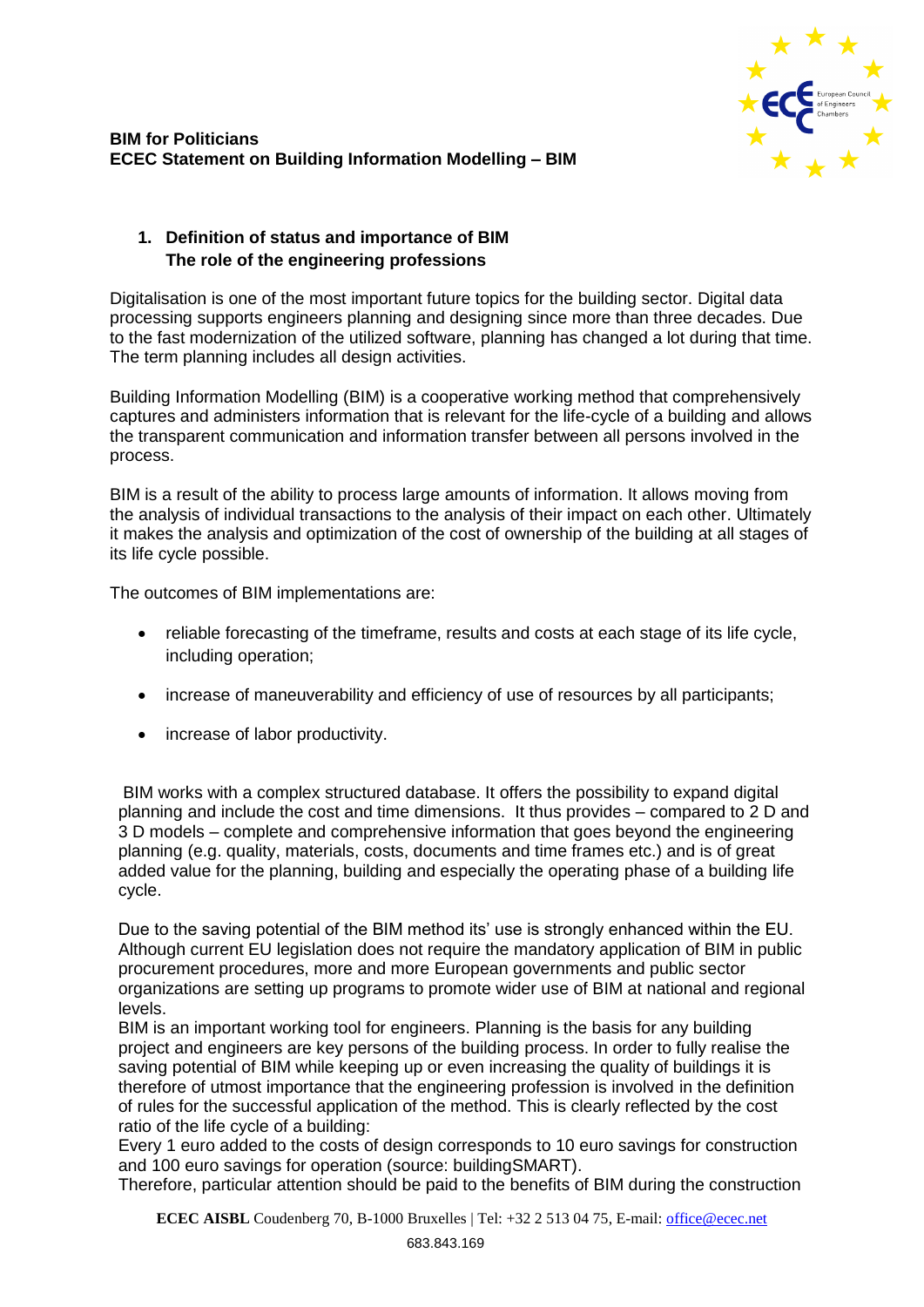

and operation stages.

Main advantage of BIM application at the construction stage is the possibility of variant development of organizational and technological solutions to reduce construction costs and eliminate space-time conflicts.

Main benefit in the operational phase is the possibility to complete information about the facility to ensure normal operation, including daily maintenance, ongoing and planned repairs.

# **2. Basic requirements for the successful use of BIM Open BIM as the most essential criterion to keep the market open for SME**

**Thorough project preparation is essential:** Without an in-depth project preparation potential positive effects of the BIM method cannot be realised. Past projects have proved that in case of a lack of preparation the use of BIM leads to

- higher costs than expected
- longer project duration than expected
- lower quality than expected
- weaker usability than expected
- political disaster

#### **Well proven structures in the building process should not be endangered**:

The BIM method can make the existing planning procedure more efficient but does not change the structure of independence between planning and constructing: It is important to maintain the division of tasks between planners and constructors in order to safeguard the interests of the clients, regardless of supply and execution interests.

#### **Due to the key role of planners in the building process it is important to strengthen their coordination function as system manager in the BIM process:**

Engineering planning requires professional expertise, creativity and also high-level coordination competence. Application of the BIM method strengthens the role of the planner in the area of cooperation and coordination far beyond the creation of individual plans. Shifting coordination functions from the area of planning to other areas endangers the quality of a project and can outweigh the potential benefits of BIM.

#### **Open BIM ensures that SMEs maintain market access:**

Engineering SMEs proved themselves as reliable economic factors especially in the economic crisis starting in 2007. The planning sector is dominated by SME structures in many Member States. Due to this market structure an open software collaboration ("Open BIM") is the basic requirement for an effective application of BIM. Keeping SMEs in the market is only possible by securing a non-discriminatory common access to planning software via an open standardized interface providing the loss-free transfer of the exchanged data. In case of the implementation of "Closed BIM"-systems many small and micro-sized planning offices would be eliminated from the market due to high disproportional costs.